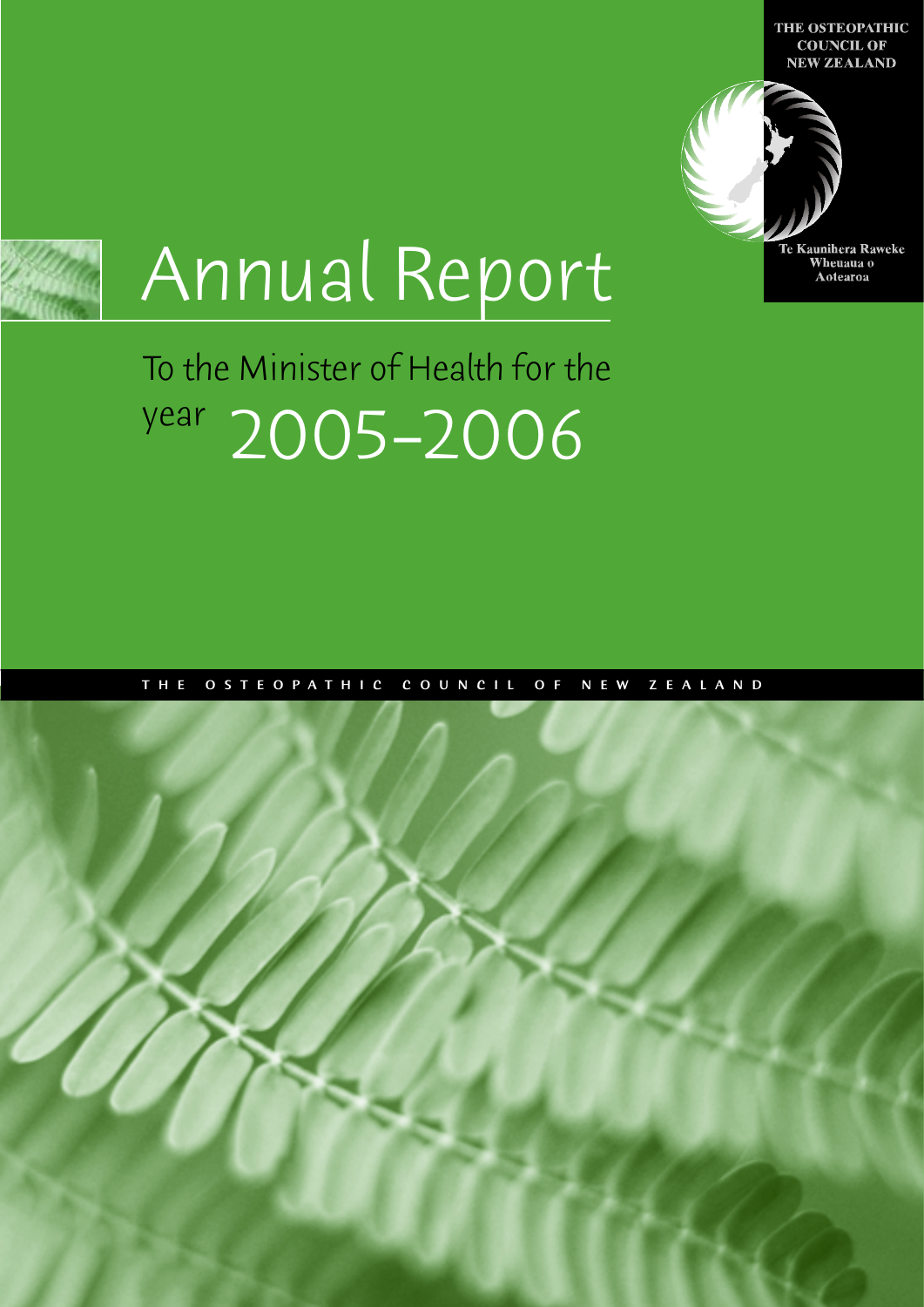#### THE OSTEOPATHIC COUNCIL OF NEW ZEALAND

ANNUAL REPORT FOR THE YEAR 2005/2006

Hon. Pete Hodgson Minister of Health Parliament Buildings WELLINGTON

It is with much pleasure that I present the second Annual Report of the Osteopathic Council of New Zealand.

This report highlights the Osteopathic Council's activities for the second year since the Council was established following the enactment of the Health Practitioners Assurance Act 2003. It also contains the audited accounts for the year ending 31 March 2006.

Jean Drage

Jean Drage **Chairperson**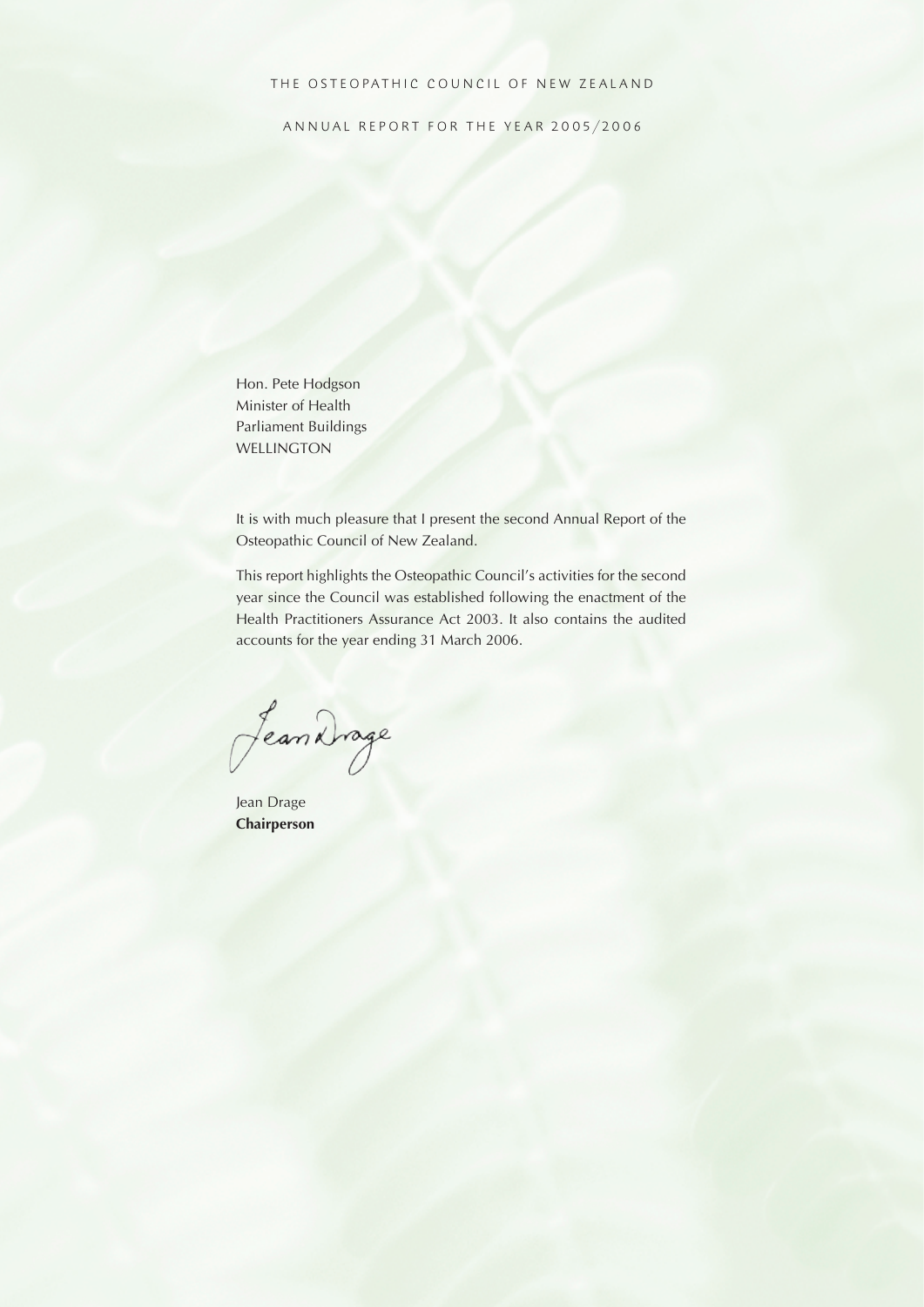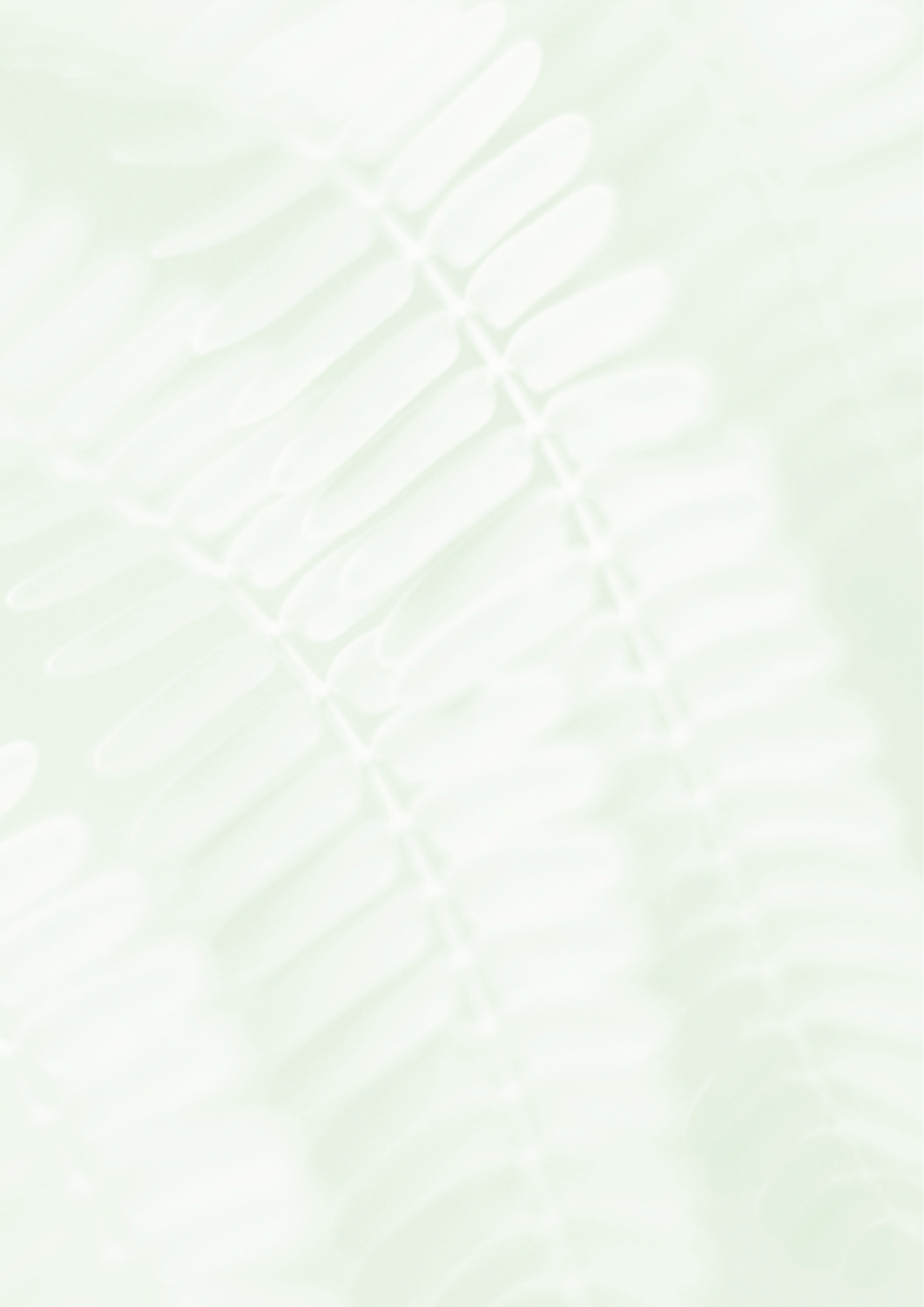## Chairperson's Report

The Health Practitioners Competence Assurance Act 2003 provided for osteopaths practising in New Zealand to be included in the same legislation as other regulated health practitioners and to practise as statutory regulated health professionals. As a result the Osteopathic Council was set up as the regulatory authority that ensures the provisions of the Act are complied with.

While our first year was one in which we set up the detailed regulatory framework for registration of all osteopaths, this second year has seen the focus shift to establishing programmes that ensure the ongoing competence of all osteopaths working in New Zealand. It has also been a year in which much of the infrastructure of the new Council has been established.

The continuing professional development programme was established following consultation with the profession on a set of core competency courses which all osteopaths are required to attend in the next 3 years. A core competency framework has been developed to form the basis of these courses and a programme of providers approved.

The Council has also set up a Professional Conduct Committee to deal with complaints against osteopaths not referred to the Health and Disability Commissioner. Several resources have been developed in association with this professional conduct process; resources that provide information for both the public and the profession.

Policies developed during this year include a Code of Ethics which is intended to provide a common standard for all osteopaths and a benchmark for the public on the standard of practice they can expect from an osteopath. A framework for competence reviews has also been developed.

The Council has made it a priority to keep the profession informed on policies being developed and issues discussed. To this end, we have published two newsletters (May and November), met with the osteopathic professional associations and with Unitec staff and students. We have also consulted the profession on policies and processes under development, including our draft Code of Ethics, Professional Conduct Committee guidelines and continuing professional development. The Council also has ongoing involvement in the Health Regulatory Authorities of New Zealand (HRANZ).

While Unitec currently provides the only New Zealand based qualification for osteopaths, the Council's exam process continues to be the main entry point for overseas osteopaths applying for New Zealand registration. Exams are currently held at the Unitec Osteopathic Clinic in Auckland with each applicant doing three clinically based assessments of one hour each and being examined by a moderator and two examiners. All applicants wanting to sit this exam must already have an osteopathic qualification.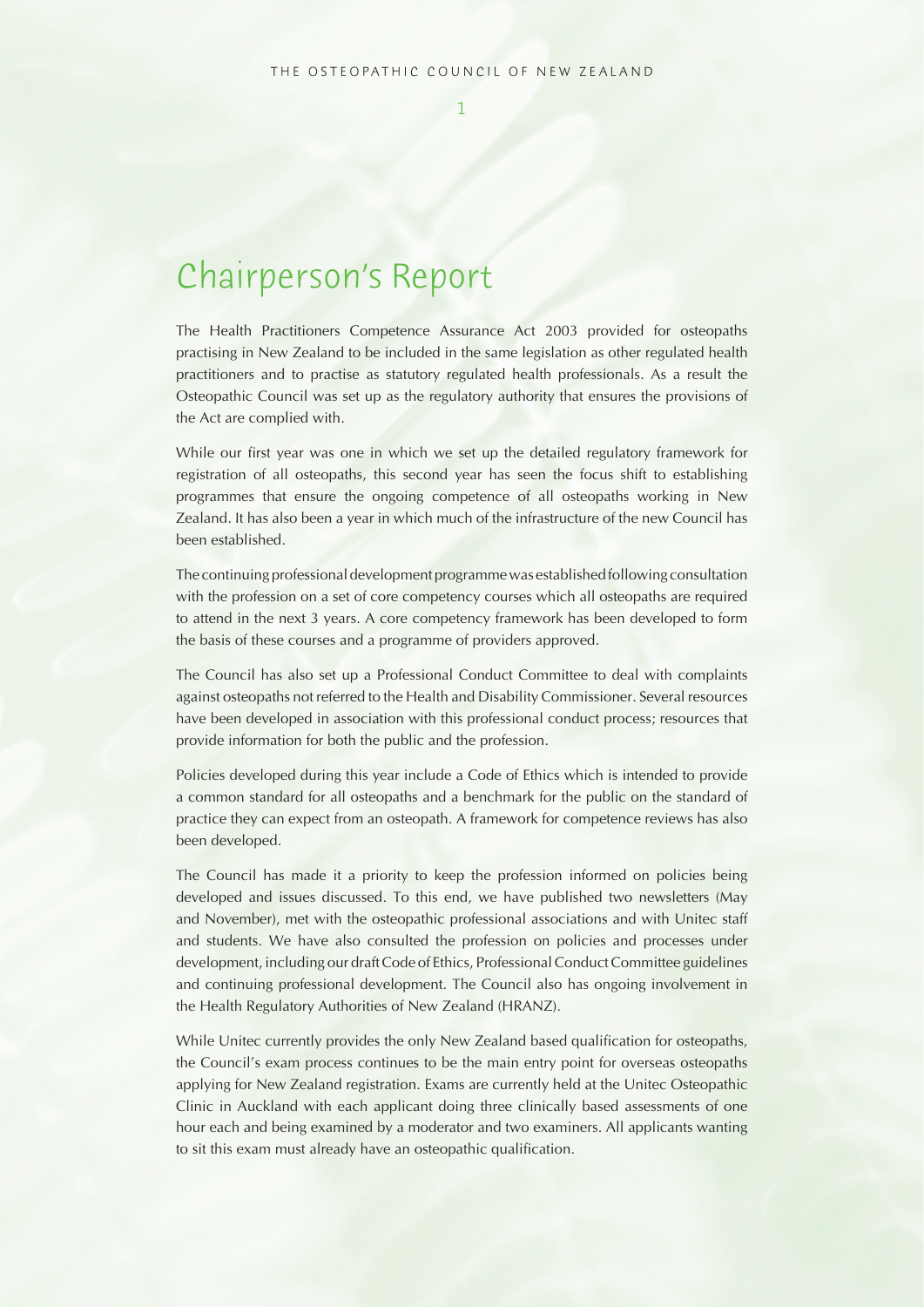This exam process has been reviewed by the Osteopathic Council with the result that the process has been streamlined and an increased number of examiners selected and trained.

The Trans-Tasman Mutual Recognition Act 1997 provides the basis for our work with Australian osteopathic regulatory authorities on common entry level issues such as examination standards and accreditation of training institutions.

This year members of the Osteopathic Council have looked at the way that we work as a governance body and as a result have established a Governance Code that looks, in particular, at issues of conflict of interest.

In the 2005-2006 financial year the Council had 6 council meetings in Wellington supported by several sub committee meetings (by teleconference).**<sup>1</sup>** The Registration Boards Secretariat (RBS) provides administrative support for the Council and a new registrar, Diane Totton, was appointed in July 2005.

On 31 March 2006 there were 320 Osteopaths in New Zealand with practicing certificates. At the same time there were 413 Osteopaths on the Register, 33 registrations having been granted during the year. Two osteopaths were removed from the Register during the year.

## The Osteopathic Council

The Osteopathic Council is the only regulatory authority established under the HPCA Act that has a consumer as chairperson.

The Council has 8 members, 6 of whom are osteopaths and 2 consumers. The members are:

> Duncan Bowles from Napier\* Alison Couldrey from Nelson Bruce Harper from Auckland Paul Hume from Hamilton Deepa Ranchhod (Deputy Chair) from Wellington Dennis Stewart from Hawera Jean Drage (Chair) from Wellington Ihi Heke from Dunedin /Dominic Sullivan from Hamilton\*

\*Duncan Bowles was appointed to the Council in July 2005. He replaced Alex Jones. \*Ihi Heke resigned in September 2005 and was replaced by Dominic Sullivan in February 2006.

**<sup>1</sup>**The Council has established 6 subcommittees: Finance, Registrations Assessment and Examination, Education, Competence, Professional Conduct and Ethics and Legislation.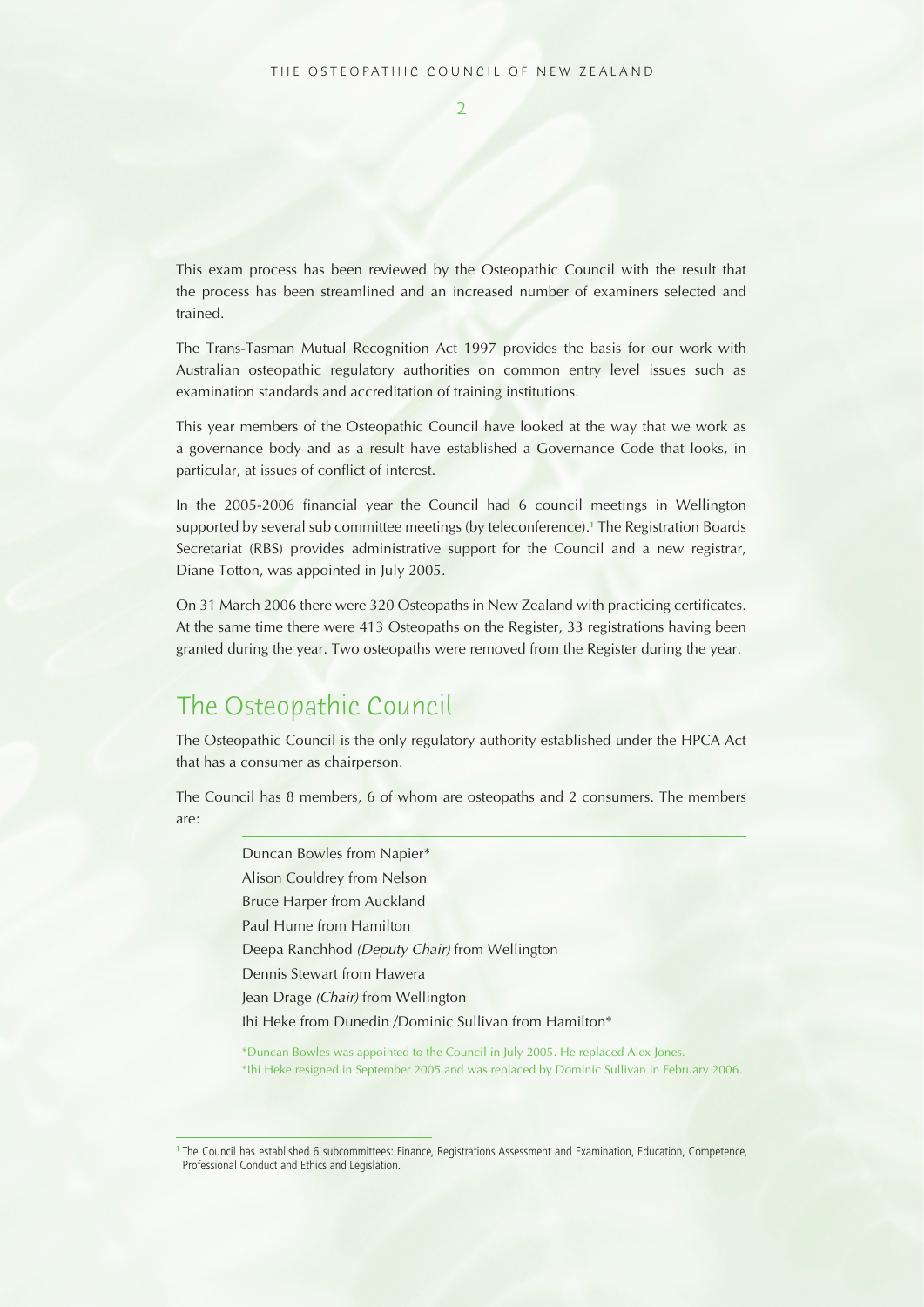## Continuing Professional Development

In light of the legislative requirement that the Osteopathic Council develop systems that ensure osteopaths maintain their competence, the Council has established a continuing professional development (cpd) programme. During the first year of this programme (18 Sept 2004 – 31 December 2005) all osteopaths were required to complete 25 hours of approved cpd including a compulsory first aid course. These cpd requirements could be fulfilled through various means, including attending Council approved courses, peer group meetings, teaching, tertiary study and annual general meetings of osteopathic associations. All practitioners were expected to keep a portfolio of courses attended with proof of this attendance. Applications for annual practicing certificates must include, as an attachment, these completed cpd portfolios.

From 1 January 2006 a mandatory core competency programme must also be completed as part of the cpd requirements each year.

## Core Competency Programme

The Osteopathic Council has also set up a three year core competency programme that forms the basis of the continuing professional development (cpd) training from 2006 onwards. This programme has been established to meet the requirements in the HPCA Act that the Council set standards and assess the clinical competence, cultural competence and ethical standards to be observed by registered osteopaths. This standard of competence is based on a set of six core competencies developed by the Council in consultation with the profession. These competencies are clinical skills; communication; cultural, legal requirements, ethical requirements and professional management.

In 2006 the two mandatory core competency courses which must be completed as part of the cpd programme are clinical skills and communication. These courses have been provided by the osteopathic associations.

## Restricted Activity

In August 2005 the application of high-velocity, low-amplitude manipulative techniques to cervical spinal joints was gazetted as an activity restricted to osteopaths, chiropractors and physiotherapists as per the powers under Section 9 of the HPCA Act 2003 which restricts certain activities to particular health practitioners.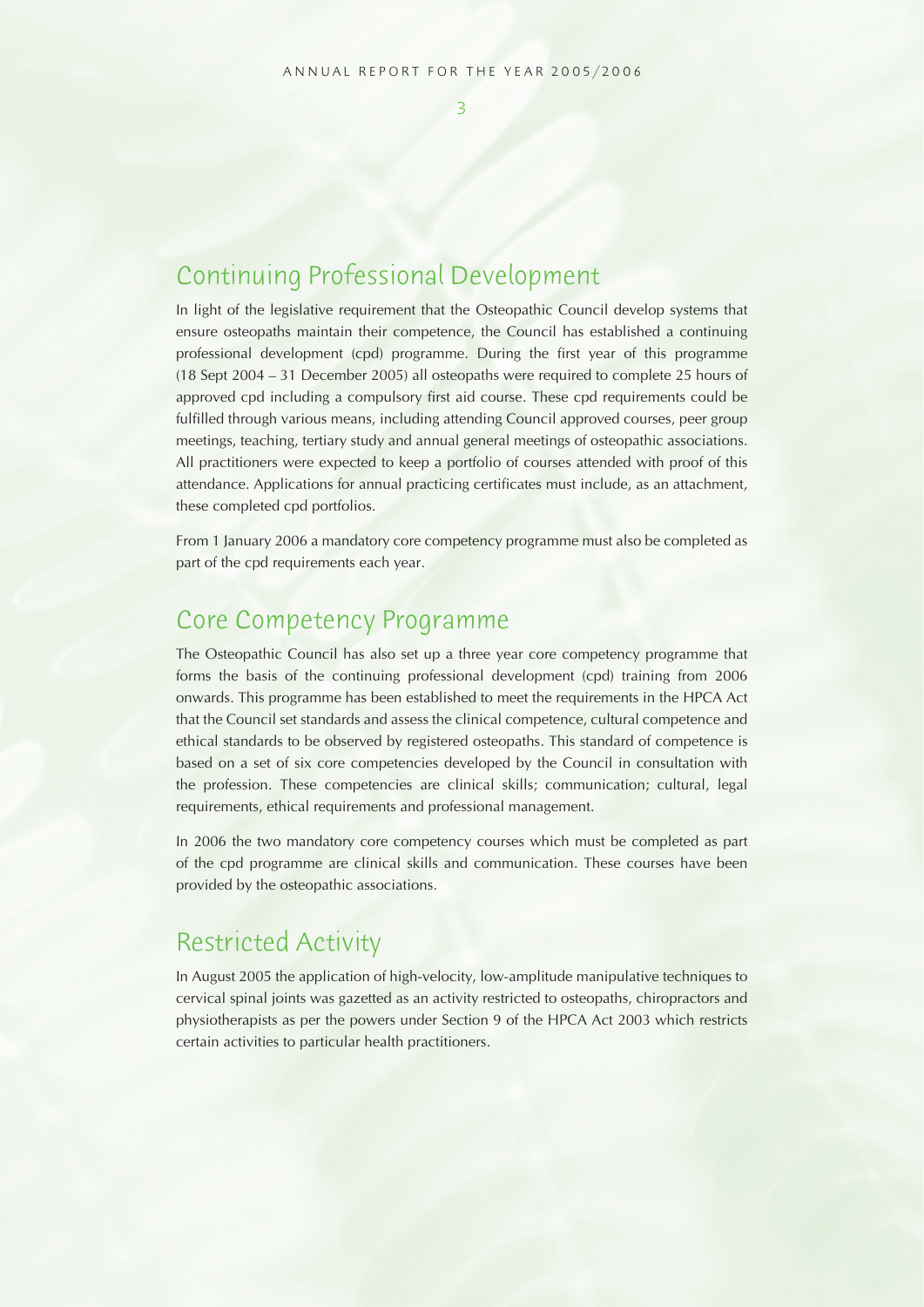$\Delta$ 

## Professional Conduct Committee

Whilst the HPCA Act 2003 requires that complaints against health practitioners are referred to the Health and Disability Commissioner, in some instances the Osteopathic Council is asked to deal with some complaints. For this reason, the Council has established a Professional Conduct Committee (PCC) as per Section 71 of the Act.

Three osteopaths and two consumers have been appointed to the PCC. The osteopaths are Anna Swindells (chairperson), Oliver Russell and Nigel Brooke. They all bring extensive experience to the committee, having been members of their association complaints procedures in the past. The consumer members are Barbara Robson and Nola Fox.

The Council has developed a package of resources on the complaints process that includes a set of guidelines for the PCC, information on the complaints process for all those involved in a complaint and a Code of Ethics. A training day has also been held for members of the PCC.

### Registration Criteria

The qualifications required for Registration are:

All applicants must either:

- Hold a Master of Osteopathy awarded by Unitec New Zealand
- **Or**
- Pass an assessment or examination set or approved by the Council

(Applicants must provide evidence of osteopathic qualifications in order to sit this exam)

Under the Trans-Tasman Mutual Recognition Act 1997 all osteopaths registered with an Australian state or territory authority (except Western Australia) may also apply for registration in New Zealand.

## Annual Practising Certificate

All registered osteopaths in New Zealand must apply for an annual practising certificate by 31 March 2006 in order to continue practising in 2007. Applications must show evidence of having undertaken 25 continuing professional development credits including a current first aid certificate between 1 January 2005 and 31 December 2005.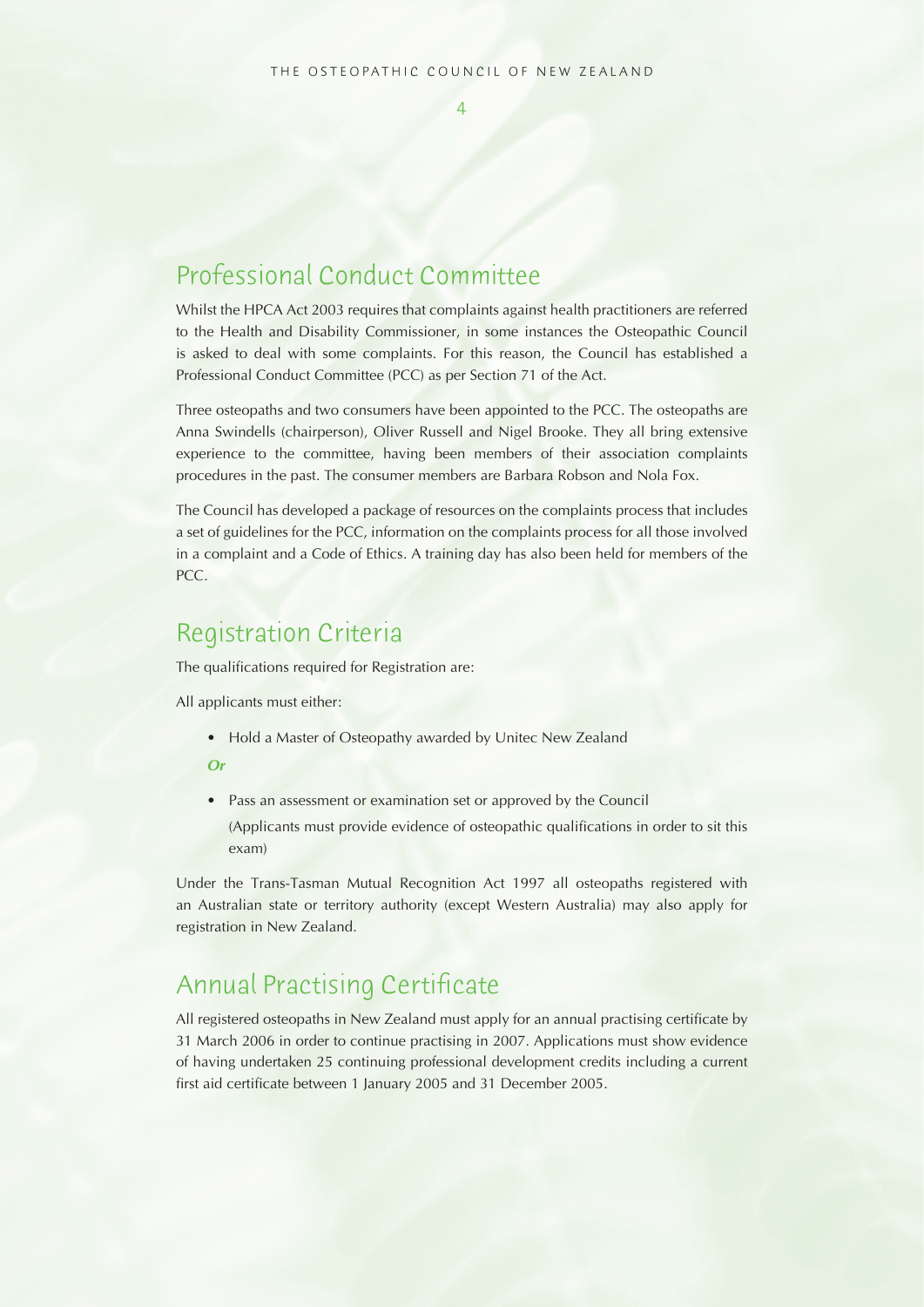## Fees

Fees for registration and for an annual practising certificate for the period 1 April 2005 to 31 March 2006 were:

| Application to register                                    | \$600.00 plus GST   |  |  |
|------------------------------------------------------------|---------------------|--|--|
| Practising Certificate, if practising more than            | \$1,000.00 plus GST |  |  |
| 10 hours per week                                          |                     |  |  |
| Practising Certificate, if practising 10 hours             | \$500.00 plus GST   |  |  |
| or less per week                                           |                     |  |  |
| Practising Certificate, if newly graduated osteopath       | \$500.00 plus GST   |  |  |
| ( <i>i.e.</i> applicants who completed their course in the |                     |  |  |
| period 1 April 2005 to 31 March 2006)                      |                     |  |  |
| <b>Examination Fee</b>                                     | \$3,000.00 plus GST |  |  |
| <b>Examination Review</b>                                  | \$1,000.00 plus GST |  |  |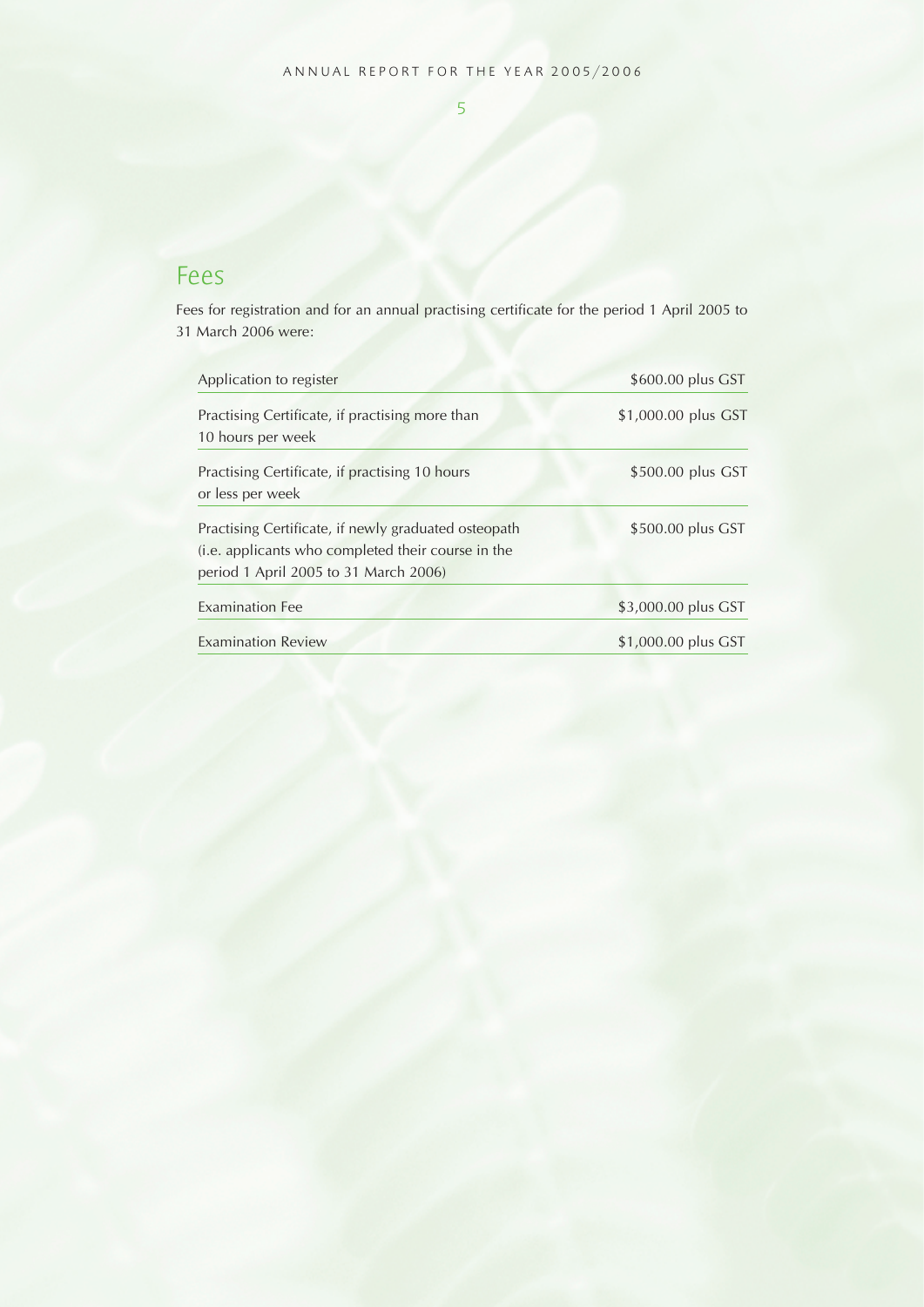#### THE OSTEOPATHIC COUNCIL OF NEW ZEALAND

6

 **2006 2005**

#### **STATEMENT OF FINANCIAL PERFORMANCE FOR THE YEAR ENDED 31 MARCH 2006**

|                                            | \$     | \$      | \$      |
|--------------------------------------------|--------|---------|---------|
|                                            |        |         |         |
| <b>REVENUE</b>                             |        |         |         |
| <b>Registration Fees</b>                   |        | 16,200  | 241,200 |
| <b>Annual Practising Certificates</b>      |        | 314,147 | 173,310 |
| <b>Examination Fee</b>                     |        | 66,667  | 36,000  |
| Grants                                     |        |         | 101,778 |
| Interest Income                            |        | 28,174  | 2,915   |
| Other Income                               |        | 201     |         |
| <b>Total Revenue</b>                       |        | 425,389 | 555,203 |
| <b>LESS EXPENDITURE</b>                    |        |         |         |
| Advertising                                |        |         | 1,914   |
| <b>Audit Fees</b>                          | 2,041  |         | 1,353   |
| <b>Bank Charges</b>                        | 2,991  |         | 5,247   |
| <b>Board Member Fees</b>                   | 77,406 |         | 130,560 |
| <b>Disciplinary Committee Members Fees</b> | 4,052  |         | 3,008   |
| <b>Conferences/Seminars</b>                | 3,660  |         | 6,813   |
| Catering                                   | 1,553  |         | 3,111   |
| <b>Examiners Fees</b>                      | 24,502 |         | 11,506  |
| <b>Equipment Hire</b>                      | 602    |         | 826     |
| <b>Room Hire</b>                           |        |         | 857     |
| <b>Legal Fees</b>                          | 6,541  |         | 608     |
| <b>HPDT-Establishment Costs</b>            |        |         | 251     |
| Postage                                    | 2,455  |         | 4,260   |
| <b>Printing &amp; Stationery</b>           | 8,438  |         | 12,538  |
| <b>Professional Fees</b>                   | 45,300 |         | 5,244   |
| <b>Publications</b>                        | 152    |         | 353     |
| <b>Salaries &amp; Service Charges</b>      | 99,592 |         | 96,348  |
| <b>Website Upgrades</b>                    | 2,005  |         |         |
| <b>Teleconference Costs</b>                | 1,698  |         |         |
| Telephone                                  | 3,193  |         | 4,541   |
| <b>Travelling Expenses</b>                 | 27,846 |         | 36,620  |
| Examiners Travel (airfares, parking, taxi) | 137    |         |         |
| <b>Examinations Standards Development</b>  | 3,500  |         |         |
| <b>Total Expenditure</b>                   |        | 317,664 | 325,958 |
| <b>NET SURPLUS/(DEFICIT)</b>               |        | 107,725 | 229,245 |
|                                            |        |         |         |

**STATEMENT OF MOVEMENTS IN EQUITY FOR THE YEAR ENDED 31 MARCH 2006**

| 2006<br>2005<br>S                                    |  |
|------------------------------------------------------|--|
|                                                      |  |
|                                                      |  |
| <b>Equity at Beginning of Year</b><br>229,245        |  |
| Net Surplus/(Deficit) for Year<br>107,725<br>229,245 |  |
| <b>EQUITY AT END OF YEAR</b><br>336,970<br>229,245   |  |

The attached NOTES form part of these Financial Statements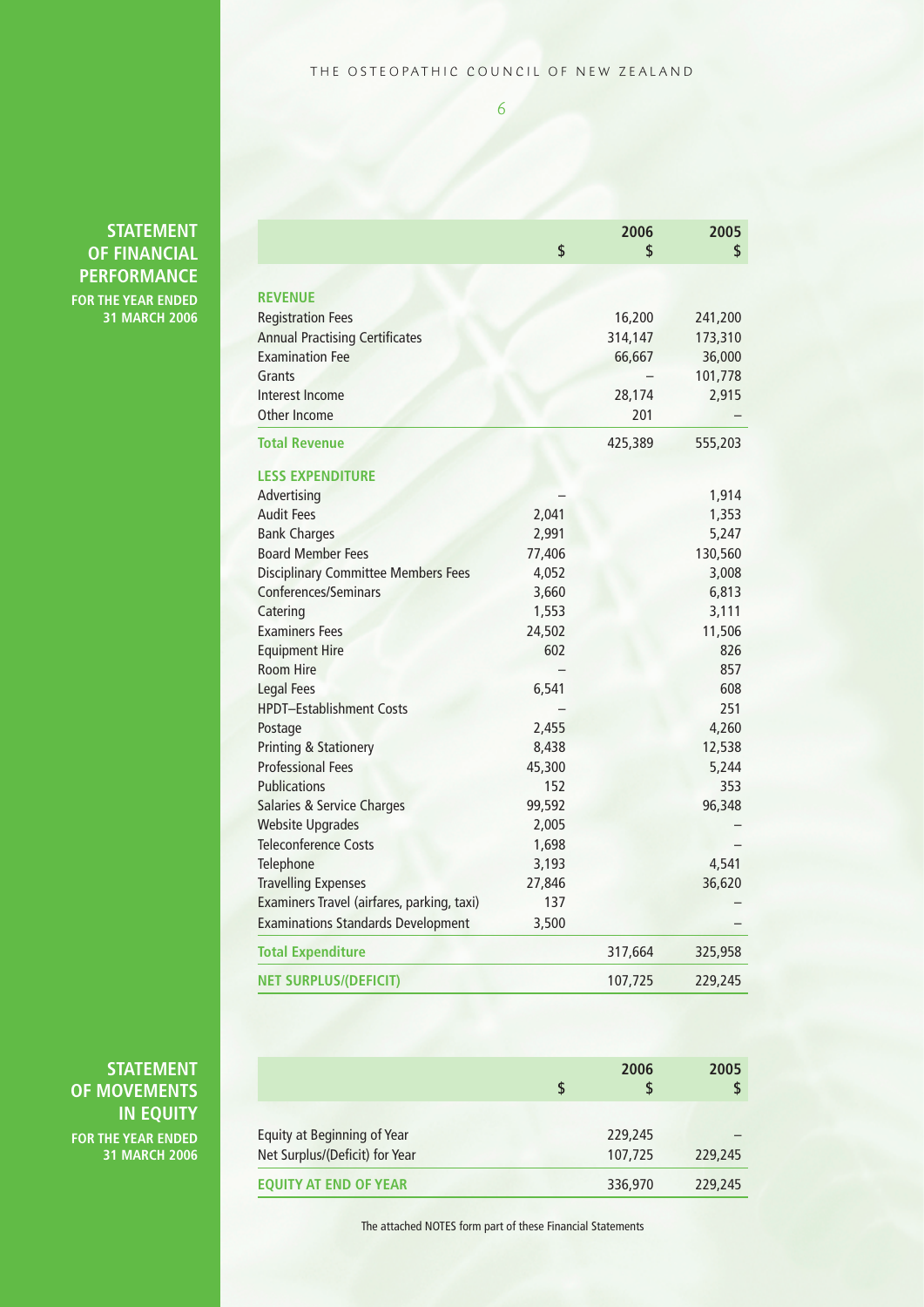#### A N N U A L R E P O R T F O R T H E Y E A R 2005/2006

7

|                                   | \$      | 2006<br>\$ | 2005<br>\$ |  |
|-----------------------------------|---------|------------|------------|--|
|                                   |         |            |            |  |
| <b>EQUITY</b>                     |         | 336,970    | 229,245    |  |
| <b>Represented By:</b>            |         |            |            |  |
| <b>CURRENT ASSETS</b>             |         |            |            |  |
| <b>Accrued Income</b>             | 3,912   |            | 203        |  |
| <b>Westpac Cheque Account</b>     | 272,674 |            | 33,567     |  |
| <b>Westpac Call Account</b>       | 101,756 |            | 350,283    |  |
| <b>Westpac Term Deposits</b>      | 262,136 |            | 151,505    |  |
| <b>Total Current Assets</b>       | 640,478 |            | 535,558    |  |
| <b>TOTAL ASSETS</b>               |         | 640,478    | 535,558    |  |
| <b>CURRENT LIABILITIES</b>        |         |            |            |  |
| <b>Income Received in Advance</b> | 243,500 |            | 257,988    |  |
| <b>Accounts Payable</b>           | 33,702  |            | 18,843     |  |
| <b>GST Payable</b>                | 26,306  |            | 29,482     |  |
| <b>Total Current Liabilities</b>  | 303,508 |            | 306,313    |  |
| <b>TOTAL LIABILITIES</b>          |         | 303,508    | 306,313    |  |
| <b>NET ASSETS</b>                 |         | 336,970    | 229,245    |  |

For and on behalf of the Board

Chairperson:  $\left[\begin{array}{cc} \end{array}\right]$   $\left[\begin{array}{cc} \end{array}\right]$   $\left[\begin{array}{cc} \end{array}\right]$   $\left[\begin{array}{cc} \end{array}\right]$  Date: 18 October 2006

Registrar:  $\mu$  and  $\mu$   $\alpha$  and  $\alpha$  Date: 18 October 2006

**STATEMENT OF FINANCIAL POSITION AS AT 31 MARCH 2006**

The attached NOTES form part of these Financial Statements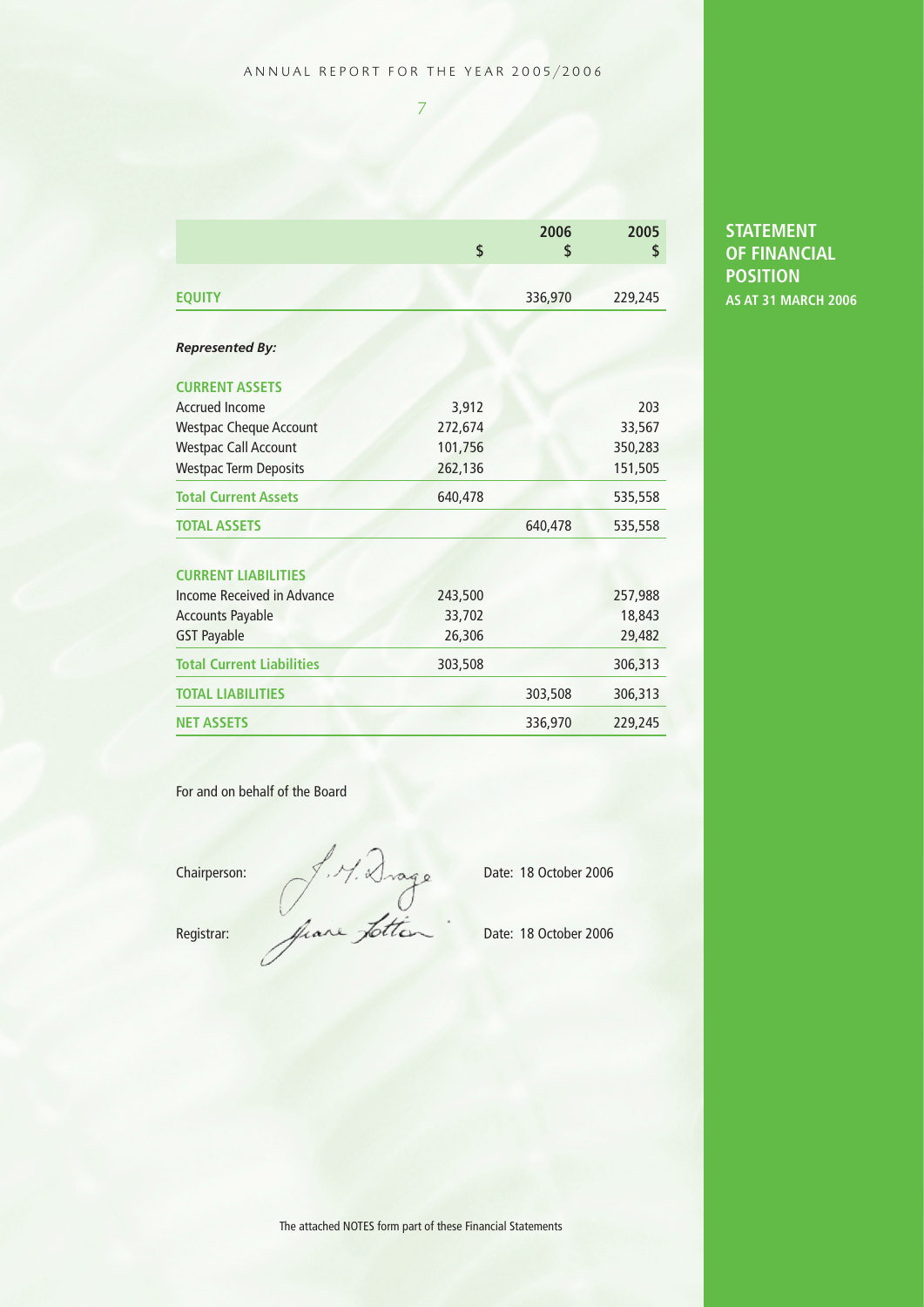#### THE OSTEOPATHIC COUNCIL OF NEW ZEALAND

8

#### **NOTES TO THE 2006 FINANCIAL STATEMENTS**

#### **STATEMENT OF ACCOUNTING POLICIES**

#### **REPORTING ENTITY**

The Council is constituted under the Health Practitioners Competence Assurance Act 2003.

These Financial Statements have been prepared in accordance with the Financial Reporting Act 1993.

The Council qualifies for differential reporting as it is not publicly accountable and is not large. The Council has taken advantage of all applicable differential reporting exemptions.

#### **GENERAL ACCOUNTING POLICIES**

The Measurement base adopted is that of historical cost. Reliance is placed on the fact that the business is a going concern.

Accrual accounting is used to match expenses and revenues.

#### **SPECIFIC ACCOUNTING POLICIES**

#### **Annual Practising Certificate Income**

Annual Practising Certificate Income is recorded only upon receipt. No Accounts Receivable are recognised and receipts for Annual Practising Certificates issued for future years are shown as Income Received in Advance.

#### **Goods & Services Tax**

The Financial Statements have been prepared on a tax exclusive basis with the exception of Accounts Receivable and Accounts Payable which include GST.

#### **Investments**

Investments are recognised at cost. Investment income is recognised on an accruals basis where appropriate.

#### **Income Tax**

The Council has been granted Charitable Status by the Inland Revenue Department. Therefore, under exemption CW34(1)(b) of the Income Tax Act 2004 the Council is exempt from Income Tax.

#### **2. CONTINGENT LIABILITIES AND COMMITMENTS**

A contractual liability of \$98,644 (2005 \$197,288) exists to the Registration Boards Secretariat Limited regarding service charges until 28 February 2007.

#### **3. RELATED PARTY TRANSACTIONS**

There were no transactions involving related parties during the year, other than those already disclosed elsewhere in these Financial Statements.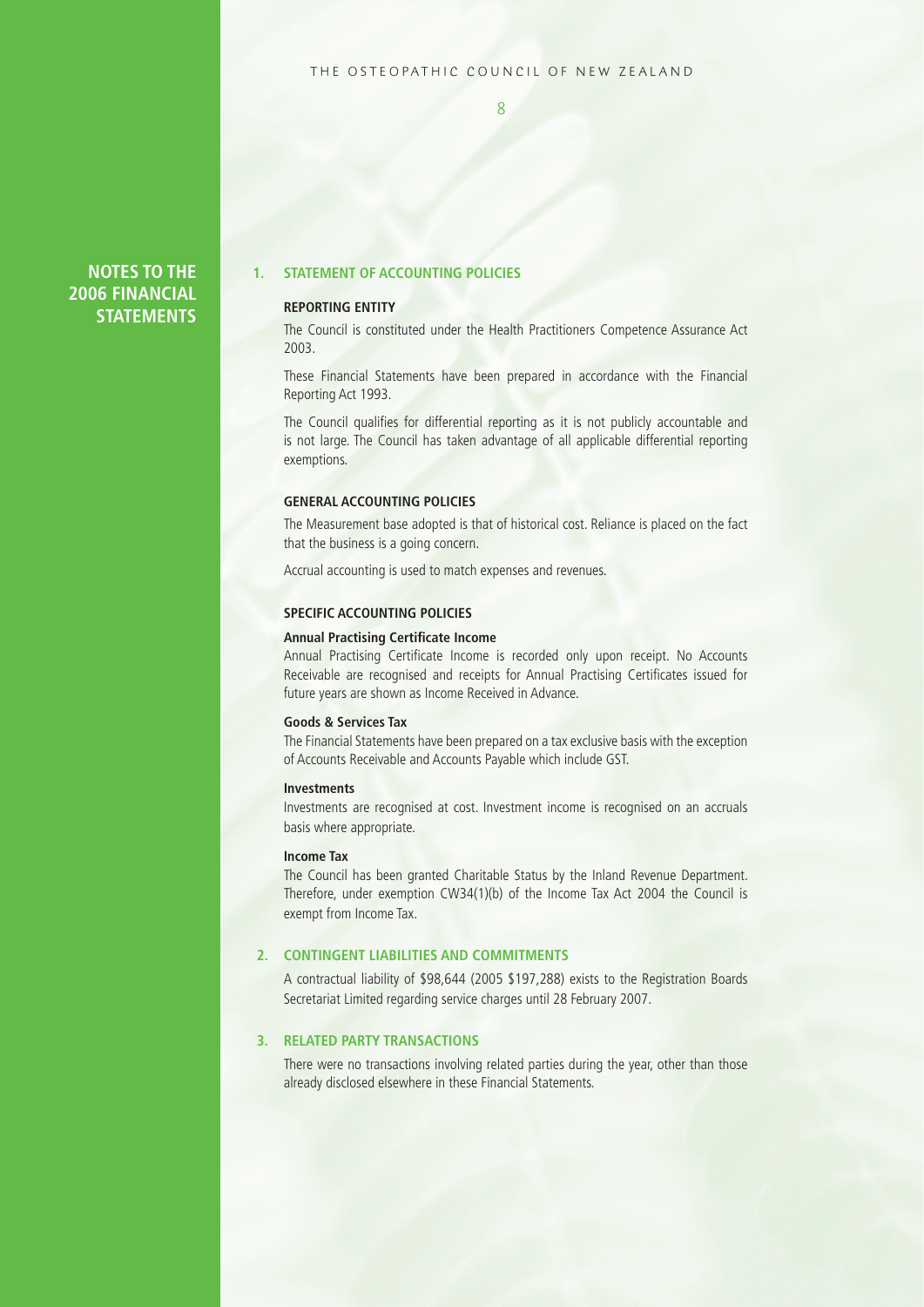#### ANNUAL REPORT FOR THE YEAR 2005/2006

 $\overline{a}$ 

Martin Jarvie PKF Chartered Accountants



Accountants & business advisers

#### AUDIT REPORT TO THE MEMBERS OF THE OSTEOPATHIC COUNCIL OF NEW ZEALAND

We have audited the Financial Statements consisting of the Statement of Financial Performance, Statement of Movements in Equity, Statement of Financial Position, and Notes to the Financial Statements. The Financial Stateme Zealand and its financial position as at 31 March 2006. This information is stated in accordance with the accounting policies set out in the Notes to the Financial Statements.

#### **Council's Responsibilities**

The Council is responsible for the preparation of Financial Statements, which gives a true and fair view of the financial position of the Osteopathic Council of New Zealand as at 31 March 2006 and of the results of operations for the year ended on that date.

#### **Auditor's Responsibilities**

It is our responsibility to express an independent opinion on the Financial Statements presented by the Council and report our opinion to you.

#### **Basis of Opinion**

An audit includes examining, on a test basis, evidence relevant to the amounts and disclosures in the Financial Statements. It also includes assessing:<br>- The significant estimates and judgements made by the Council in the preparation of the Financial

- Statements; and
	- Whether the accounting policies are appropriate to the Osteopathic Council of New Zealand's circumstances, consistently applied and adequately disclosed.

We conducted our audit in accordance with generally accepted auditing standards in New Zealand. We<br>planned and performed our audit so as to obtain all the information and explanations which we considered necessary in order to provide us with sufficient evidence to give reasonable assurance that the Financial Statements are free from material misstatements, whether caused by fraud or error. In forming our opinion we also evaluated the overall adequacy of the presentation of the information in the Financial Statements.

Other than in our capacity as Auditors, we have no relationship with or interest in the Osteopathic Council of New Zealand

#### **Unqualified Opinion**

We have obtained all the information and explanations that we have required.

In our onlinings:

- Proper accounting records have been kept by the Council as far as appears from our examination of those records; and

- The Financial Statements:

- 
- comply with generally accepted accounting practice; and<br>give a true and fair view of the financial position of the Osteopathic Council of New<br>Zealand as at 31 March 2006 and the results of its operations for the year ended date.

Our audit was completed on 18 October 2006 and our unqualified opinion is expressed as at that date.

Martin Jarvie PRF

**WELLINGTON** 

3rd Floor 1 85 The Tenace 1 PO Box 1208 1 Wellington Phono +64 4 472 7919 | Fax +64 4 473 4720 Froat Info@minist.co.nz 1 www.martinianviorid.co.nz

North Jarvie PAT is an independent member of PKF international